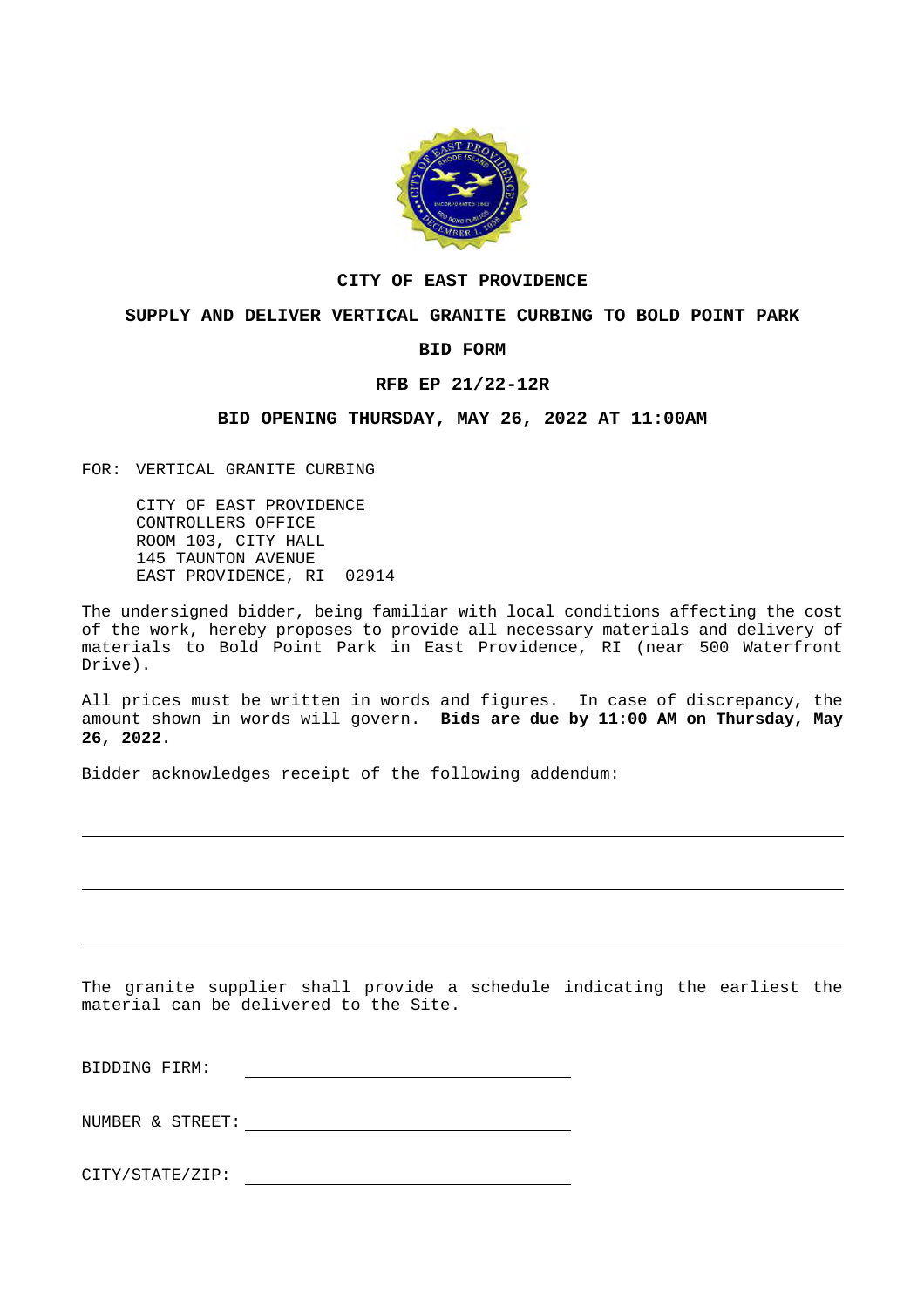| SIGNATURE:     |  |
|----------------|--|
|                |  |
| TITLE:         |  |
|                |  |
| DATE:          |  |
|                |  |
| TELEPHONE NO.: |  |

Being a Corporation, incorporated under the laws of the State of

> (Partnership) (Individual)

Composed of officers, partners or owner as follows:

(President, Owner, Partner)

(Corporate Seal)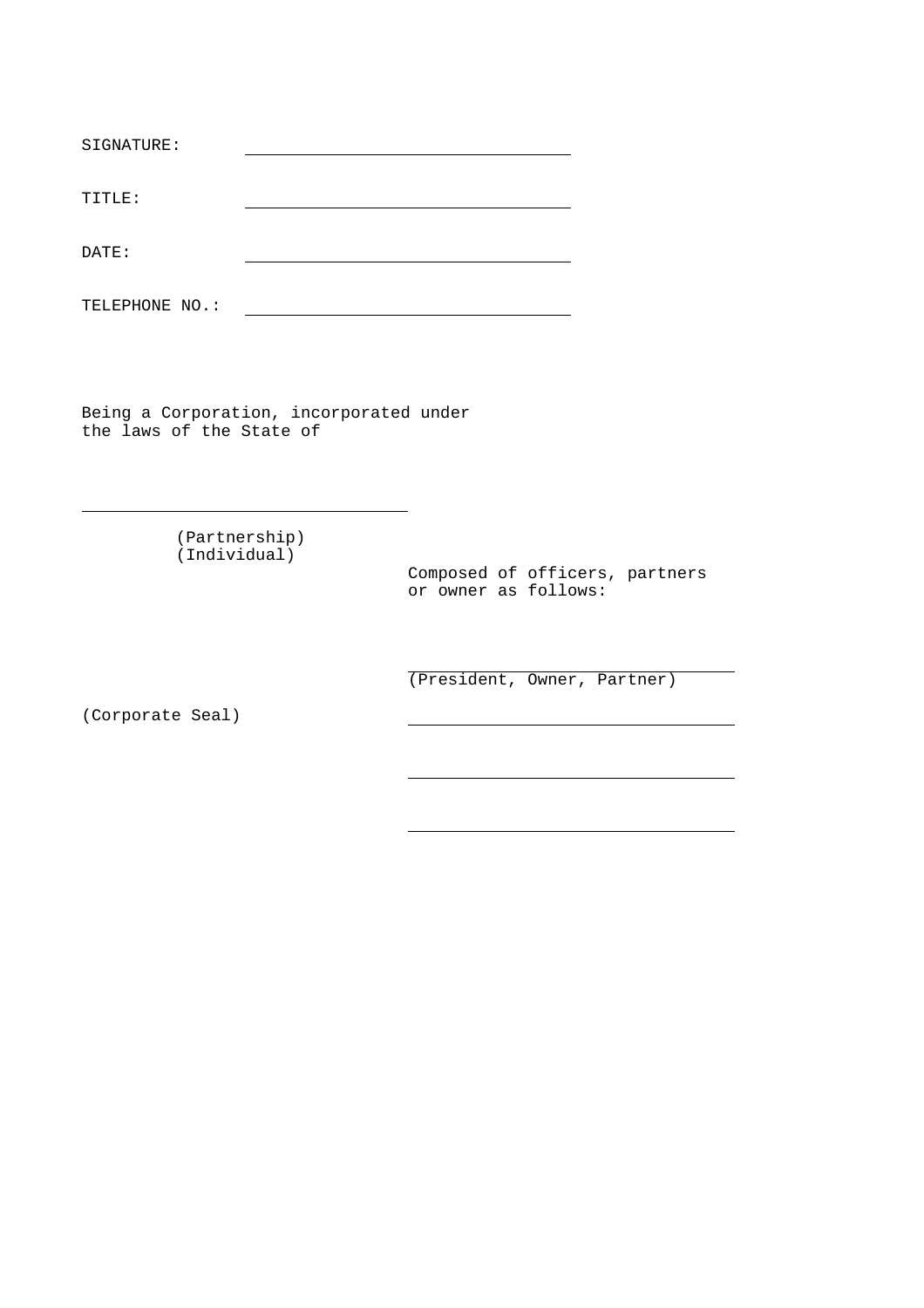| ITEM<br>NO. | EST.<br>QTY.                     | BRIEF DESCRIPTION<br>WITH UNIT BID<br>PRICE IN WORDS                                                            | UNIT BID<br>PRICE IN<br>FIGURES | AMOUNT IN<br>FIGURES |
|-------------|----------------------------------|-----------------------------------------------------------------------------------------------------------------|---------------------------------|----------------------|
| 1.          | 1000<br>LINEAR FEET              | Furnish and Deliver<br>6" x 18" Straight Vertical Granite<br>Curbing, Sawn Top-Split Face<br>Both ends sawn     |                                 |                      |
|             |                                  | (Per Linear Foot)                                                                                               | S.                              | S.                   |
| 2.          | $12 \overline{ }$<br>LINEAR FEET | Furnish and Deliver<br>6" x 18" 8 Ft Radius Vertical Granite<br>Curbing, Sawn Top-Split Face<br>Both ends sawn  |                                 |                      |
|             |                                  | (Per Linear Foot)                                                                                               | \$                              | \$                   |
| $3$ .       | 20<br>LINEAR FEET                | Furnish and Deliver<br>6" x 18" 10 Ft Radius Vertical Granite<br>Curbing, Sawn Top-Split Face<br>Both ends sawn |                                 |                      |
|             |                                  | (Per Linear Foot)                                                                                               |                                 |                      |
| 4.          | 20<br>LINEAR FEET                | Furnish and Deliver<br>6" x 18" 12 Ft Radius Vertical Granite<br>Curbing, Sawn Top-Split Face<br>Both ends sawn |                                 |                      |
|             |                                  | (Per Linear Foot)                                                                                               | S.                              |                      |
| 5.          | 24<br>LINEAR FEET                | Furnish and Deliver<br>6" x 18" 30 Ft Radius Vertical Granite<br>Curbing, Sawn Top-Split Face<br>Both ends sawn |                                 |                      |
|             |                                  | (Per Linear Foot)                                                                                               |                                 |                      |